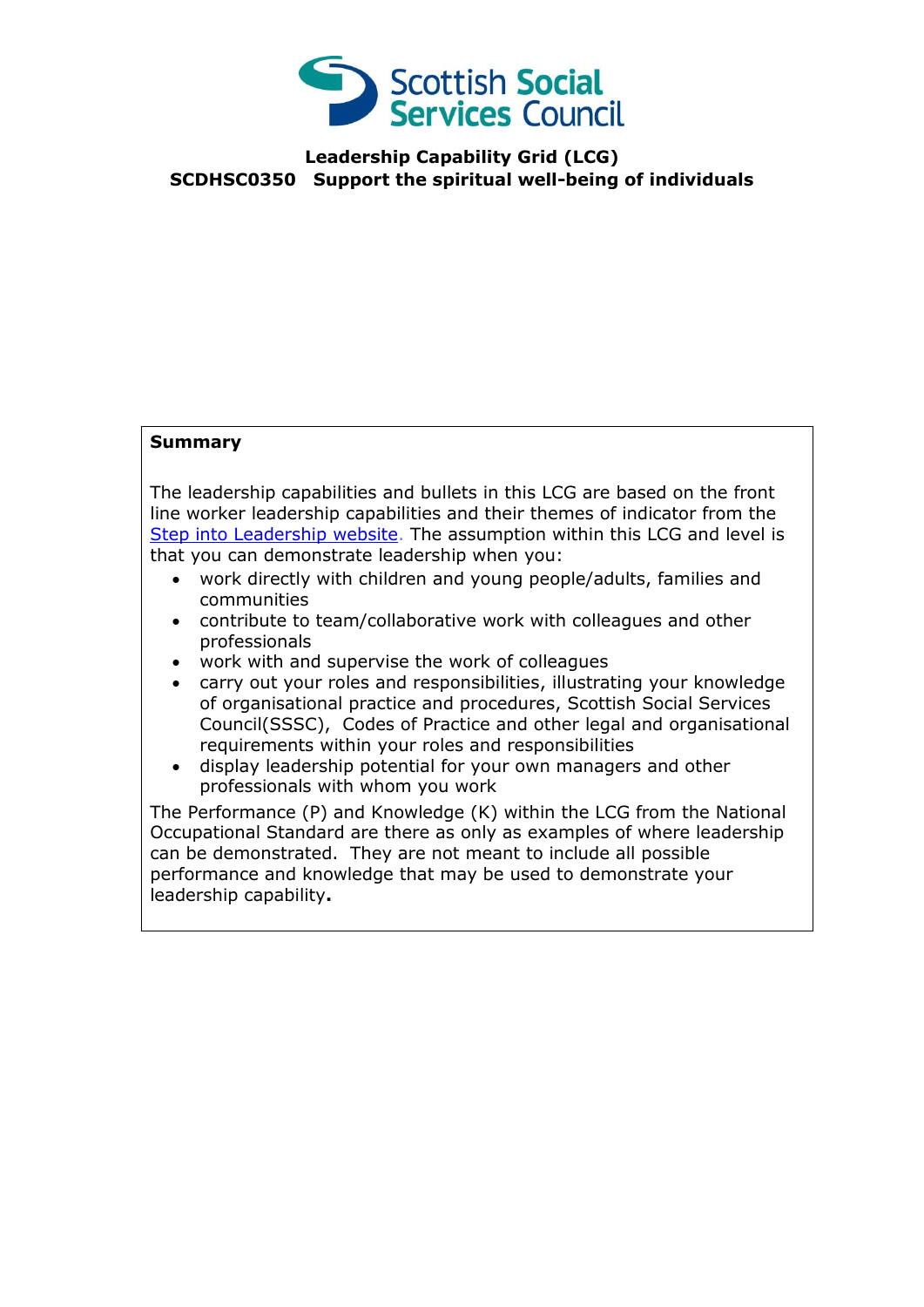

### **Leadership Capability Grid (LCG) SCDHSC0350 Support the spiritual well-being of individuals**

| Leadership<br>capabilities         | When supporting the spiritual well-being of individuals you can<br>demonstrate leadership capabilities by:                                                                                                                                                                                                                                                                                                                                                                                                                                                                                                                                                                                                                                                                                                                                                                                                                                                         |
|------------------------------------|--------------------------------------------------------------------------------------------------------------------------------------------------------------------------------------------------------------------------------------------------------------------------------------------------------------------------------------------------------------------------------------------------------------------------------------------------------------------------------------------------------------------------------------------------------------------------------------------------------------------------------------------------------------------------------------------------------------------------------------------------------------------------------------------------------------------------------------------------------------------------------------------------------------------------------------------------------------------|
| <b>Vision</b>                      | Providing a vision for those with whom you work and your organisation<br>when you:<br>• See how best to make a difference when providing active support ( $P1$ -<br>4, 10-16; K1-5, 11, 16, 24-25, 35, 37-39, 41- 44)<br>• Communicate and promote ownership of the vision when providing<br>active support (P1-4, 10-16; K1-5, 11, 16, 24-25, 35-39), seeking<br>additional expertise $(P17; K20)$ , working with others $(P2, 7, 9, 12, 14-$<br>16; K43), planning and evaluation (P6, K43) and recording and<br>reporting (P18; K32-34)<br>• Promote social service values through active participation and<br>personalisation (P1-4, 10-16; K1-5, 11, 16, 24-25, 35-39), working<br>with others ( $P$ 2, 7, 9, 12,14-17; K43) and recording and reporting<br>$(P18; K32-34)$<br>• See the bigger picture when demonstrating knowledge and practice of<br>organisational, local and national policies and procedures (P1-4, 7, 9-<br>16; K6, 8-9, 26-27, 32-34) |
| Self-<br>leadership                | Displaying self leadership when you:<br>• Demonstrate and adapt leadership when supporting the spiritual well-<br>being of individuals (All $P$ ; K23, 37, 39, 41-44)<br>Improve own leadership by seeking advice $(P17; K20)$ , and self<br>$\bullet$<br>reflection (P5, 18; $K23$ )<br>Take intelligent risks when supporting the spiritual well-being of<br>individuals (P1-4, 10-16; K26-31, 37, 39, 41-44)<br>Demonstrate and promote resilience (P1-4, 7, 9-16; K3, 4, 19, 30, 35,<br>$\bullet$<br>37-39, 41-44<br>• Challenge discrimination and oppression (P5-6, 18; K 1, 4, 30, 35, 37-<br>39, 41-44)                                                                                                                                                                                                                                                                                                                                                    |
| <b>Motivating</b><br>and inspiring | Motivating and inspiring others when you:<br>Inspire people by personal example ( $P1-4$ , 7, 9-16; K14-20, 35, 37-39,<br>$41 - 44$<br>• Recognise and value the contribution of others (P1-4, 7, 9-16; K 9-10,<br>20, 35, 37-39, 41-44)<br>Support the creation of a learning and performance culture (All P; K16-<br>20, 23)                                                                                                                                                                                                                                                                                                                                                                                                                                                                                                                                                                                                                                     |
| <b>Empowering</b>                  | Empowering people when you:<br>Enable leadership at all levels (All P; K8-9; 16-20)<br>Support the creation of a knowledge and management (All P; K16-20,<br>23; 37, 39, 41-44)<br>• Promote professional autonomy (P1-4, 7, 9-16; K16-20, 23-25, 37, 39,<br>$41 - 44)$                                                                                                                                                                                                                                                                                                                                                                                                                                                                                                                                                                                                                                                                                            |